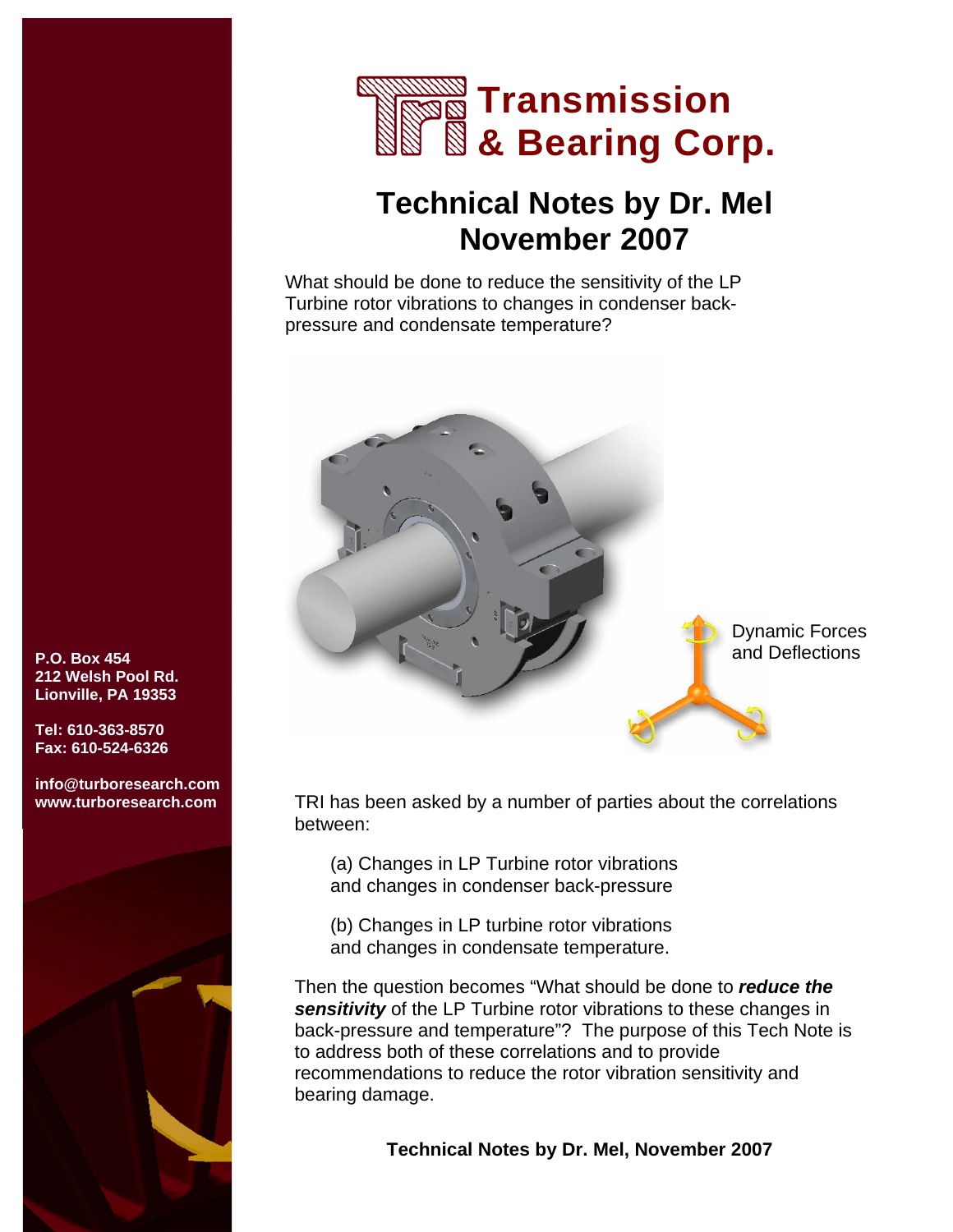## **How changes in turbine backpressure cause changes in LP Turbine rotor vibrations**

There can be, and usually is, a correlation between LP Turbine back-pressure and elevation of the cone-shaped support structures for the bearings in the LP turbine hoods.

In a multi-bearing machine, dropping the elevation of one bearing shifts the loading on several bearings in both directions along the shaft line. The two adjacent bearings will pick up loading, but other bearings are affected, carrying slightly less or more load. The load shift for the various pairs of adjacent bearings of LP Turbine Bearings (4,5), (6,7), and, if they exist, Bearings (8,9), may be on the order of 1000 to 4000 lbs per mil (0.001 inches) of elevation change between each pair of adjacent bearings.

A change of loading on a bearing changes the film stiffness of that bearing: Increasing the loading on a bearing increases the stiffness, and vice versa. Changing the stiffness of the bearing film of a turbine shaft can change the effective critical speed, often not much, but in the extreme, the critical speed can actually pass through the operating speed. Furthermore, almost all rotors in service are unbalanced to some degree. If a critical speed is near the operating speed and that critical speed changes, the vibratory response (amplitude and angle) at the operating speed due to the existing unbalance distribution usually changes.

In order to understand the actual degree of change of 1X, or synchronous, vibration in a given situation, it is helpful to plot the vibratory response on a polar plot, including the slow roll data point and the roll up data for each vibration probe of the machine. The most reliable data for understanding what is occurring at each bearing in a GE machine is the "left side" data, even though the "right

side" is usually the side with the larger amplitude. For a counter-clockwise rotating machine (GE), the left side is what is called the "hard side" because the thinnest film location is approximately directly in line with this probe on the lower right of the journal, and 1 mil of motion in the direction parallel to the left side probe typically represents greater vibratory force on the bearing than 1 mil of motion measured on the right side probe. The right side is the "soft side" because the journal can slide along the thin film zone, which is why the vibrations on this side are usually larger, but usually less important than the vibrations measured on the left (hard) side.

Typically, if the overall vibration is substantially more than the 1X vibration, then the remaining vibration components are generally sub-synchronous, that is, the frequency of these vibration components is below running frequency. If there are subsynchronous vibration components of any significant amplitude, then it is very important to note this observation. A small amount of sub-synchronous vibration usually is not a problem, but if it appears that the amplitude of the sub-synchronous component could jump to large amplitude motion, the situation should be evaluated for further action. If the unit has experienced large amplitude subsynchronous vibratory motion in the past, then it should be evaluated for remedial action, which TRI can offer in various forms.

There are typically two ways to support condensers. For reference, older condensers were fixed to, that is, hung from, the turbine deck and they had spring supports underneath the condenser. In this case, no flexible seal was necessary at the LP Turbine hood at the turbine deck. In the older units of this design, it was absolutely critical to have the condenser filled with the proper amount of water when cold alignments of the turbine-generator were made. Too much water in the condenser, and the turbine deck would be pulled down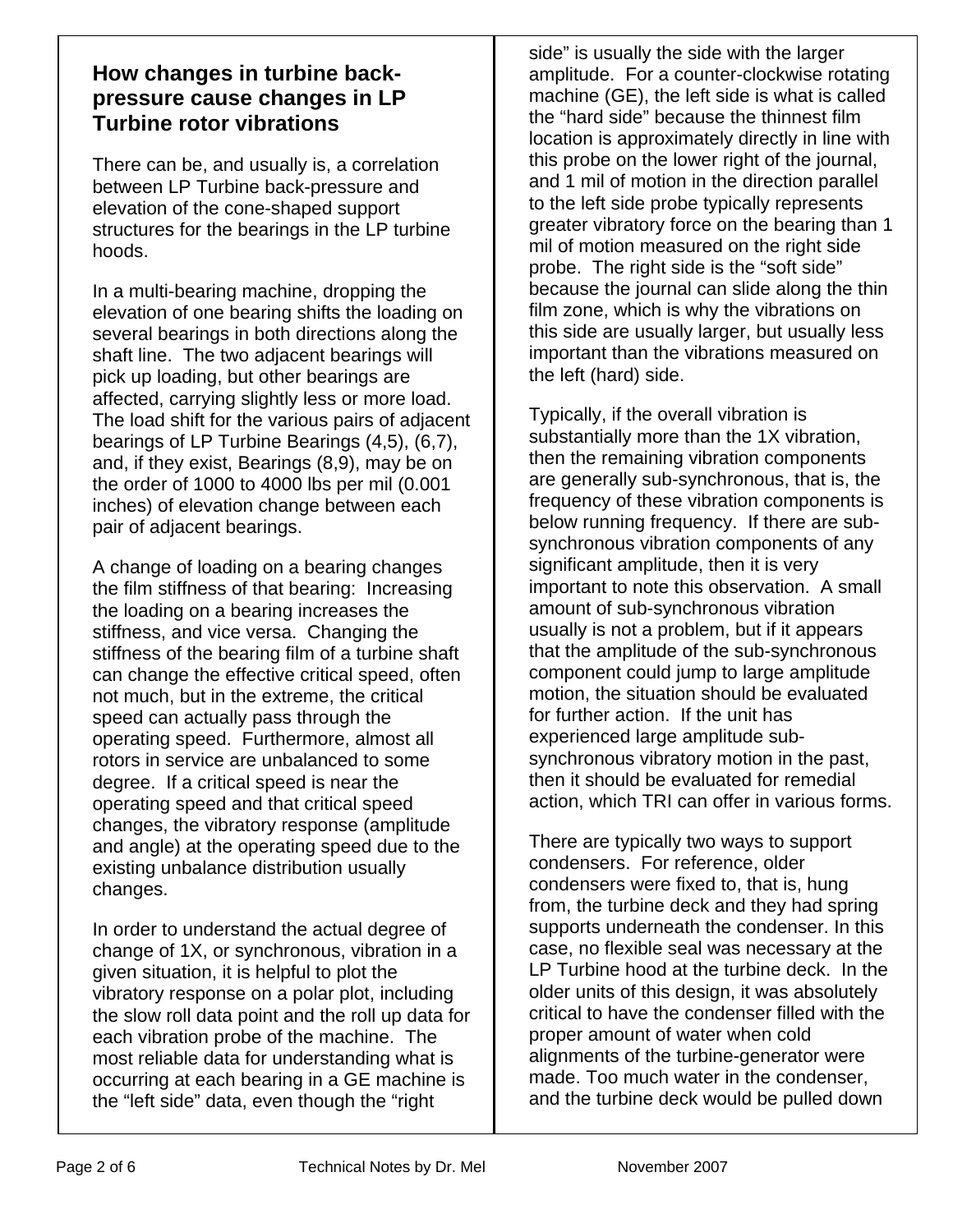too far, and the alignment would not be right. Not enough water, and the turbine deck would not be pulled down enough, and the alignment would not be right.

In the 1950s, a newer design technique for supporting condensers began, in which the condensers are supported rigidly underneath from the basement, and have a flexible sealing connection (dog bone) around the top of the condenser to the LP turbine hood at the turbine deck. In this design, when a vacuum is drawn in the condenser, the entire LP Turbine hood is pulled down, as if a weight equivalent to (14.7 psia - the actual condenser pressure in psia) times the projected area of the condenser connection to the LP Turbine (sq inches) is loaded evenly on top of the LP Turbine hood. The turbine hood and surrounding foundation drop accordingly. For an LP Turbine, the reinforced concrete (or fabricated steel) support structure must carry the LP Turbine hood, the LP Turbine rotor, and the entire vacuum loading. In addition, the ends of the turbine hood are pushed inward, and this causes a rotation of the cone structures that support the LP turbine rotors. The stiffnesses of the internal support structural elements (struts, gussets, and the like) within each hood affect how the bearing elevation and bearing rotation change as a result of changes of the forces acting on the hood due to the changes in vacuum.

The vertical component of the change in vacuum loading in the present case is calculated as follows: When the backpressure in the condenser is on the order of 1.4 in Hg, which corresponds to 0.7 psia, the total vacuum loading on the foundation is  $(14.7 - 0.7 = 14 \text{ psi})$  acting over the entire area of the LP Turbine shell. If each LP Turbine shell is 20 ft x 20 ft, this is 400 sq ft or 57,600 sq inches, the total force downwards is 806,000 lbf. This downward force will cause the elevation of the entire LP Turbine structure to drop. If the overall stiffness of the LP hood support structure is approximately 100 million lbf/inch, then the

14 psi pressure will cause the turbine deck to drop by 0.008 inches (8 mils).

Dropping the back-pressure from 1.4 inches Hg (0.7 psia) to 0.8 inches Hg (0.4 psia) increases the downward pressure on the Hood by 0.3 psi, which corresponds to another 17,280 lbf downward loading. This 0.3 psi change of loading would drop the turbine deck by an additional 0.00017 inches ( 0.17 mils).

Each of the bearings of an LP Turbine is in a structure called a cone. It is, in effect, a tunnel that extends out into the LP Hood. There are usually two of these cone structures per hood. These cone/tunnel structures are designed so that the bearings are located closer to the center of the LP Turbine rotors, thereby reducing the bearing spans of the LP Turbine rotors. When vacuum is drawn, the hood changes shape and each cone/tunnel structure rotates.

## **How changes in condensate temperature cause changes in LP Turbine rotor vibrations**

There can be, and usually is, a correlation between the LP Turbine condensate temperature and the elevation of the cone support structures for the bearings in the LP Turbine hoods. A change of temperature can cause a significant change in the shape of a large steel structure, such as an LP hood. For instance, a 10 degree F change in a steel bar that is 16 inches long will change the length by 0.001 inches. If a steel structure that is 48 inches in length is subjected to a temperature change of 30 degrees  $(105 - 75)$  deg F, it will change length by 0.009 inches.

Experience over many years indicates that it is very difficult to know how the bearings and the shaft line are going to respond to a change in vacuum (back-pressure) and/or to a change in temperature of the LP hood before a machine and its mounting structure are built. Similar units react in different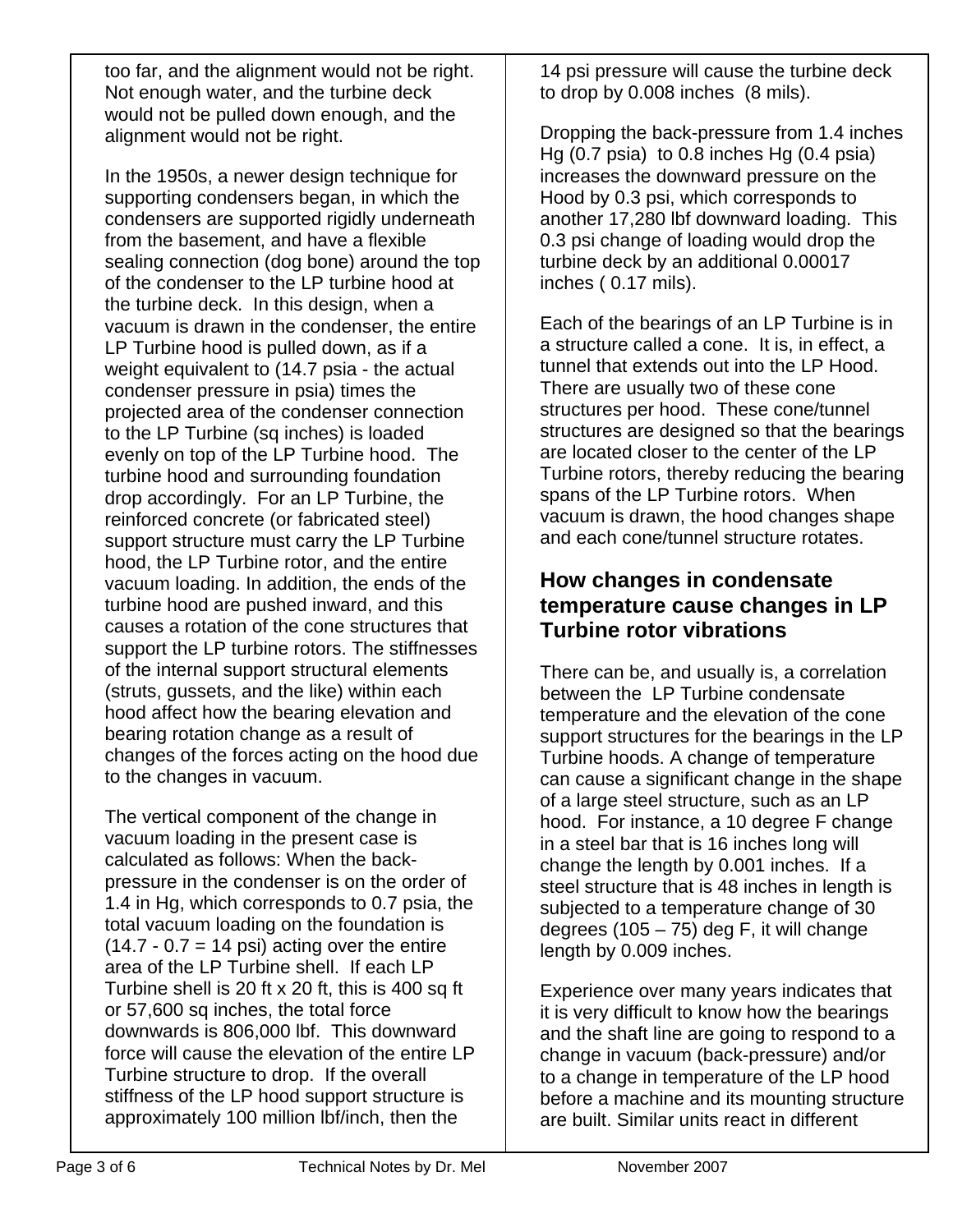ways. The locations of gussets in an LP hood, how the hood is supported by the foundation, and how the foundation is built (concrete or steel) affect how the hood will distort elastically, and hence, how the bearing elevations will change with a change in vacuum and/or condensate temperature.

In the US, usually the foundations are reinforced concrete structures down to bedrock or to substantial pilings, but some foundations are steel structures. When the temperature of the air surrounding a foundation changes, the long vertical piers under the bearings are cooled and change length in an amount as described above. Some columns change length more or less than others because some are more exposed to radiant heat from steam pipes than are others, and some are more exposed to changes in the ambient air temperature than others. Some units are so sensitive to the surrounding air temperature that opening a big door in cold weather will cause the vibrations of the turbine-generator to change almost immediately. In a number of cases, the sound of the machine vibrations will change, and will do so in a repeatable manner.

The alignment of the LP turbine rotors relative to each other and to the adjacent turbine or generator rotors is often intentionally adjusted from time to time by turbine engineers, so that at normal operating temperatures, the bearings are fairly evenly loaded as represented by the bearing metal temperatures. It is imperative to retain plant records of what alignment conditions provide the best operating conditions, and to use the latest records of what works best for each unit during the process of aligning the rotors for that unit in subsequent outages.

A series of 750 MW tandem compound GE LST-G units demonstrate the following trends. When cold and when no vacuum is drawn, the LP Turbine Bearing 5 is substantially loaded and Bearing 4 is

completely unloaded. If Bearing 4 is machined on the small size and/or is not set sufficiently high, Journal 4 can contact the top of Bearing 4, causing binding between the top of Bearing 4 and the bottom of Bearing 5 during turning gear operation in cold start-ups. However, when vacuum is drawn and the temperature in the condenser increases, the LP hood changes shape such that Bearing 5 drops and rotates. As the temperatures of the IP Turbine increases, Bearing 4 raises up. When the unit is at normal operating temperature, the bearing metal temperatures of these two bearings evens out showing that the loadings on these two bearings approaches their respective design loads.

For GE tandem-compound trains, it is typical that the largest mismatch between couplings in cold conditions occurs between the last IP Turbine Bearing and the first LP Turbine Bearing. In other words, the first LP Turbine Bearing sees more variation in loading than any other LP Turbine Bearing. The last Turbine Bearing, adjacent to the generator, also sees a variation in loading, but usually not so much variation as the first LP Turbine Bearing experiences.

It is common for the first LP Turbine Bearing to drop, as depicted in the above example, however, there are cases when the LP Hoods distort in such a way as the first LP Turbine bearing is lifted up. This is controlled in part by the area of hood surface below the cone relative to the area of hood surface above the cone, and how the internal bracing is installed.

It is difficult to try to modify the hood structures in such a manner as to reduce the sensitivity of bearing loading to changes of vacuum condition or to condensate temperature. If these changes become concern items on a continuing basis, then the least costly option is to change the last IP Turbine Bearing and/or the first LP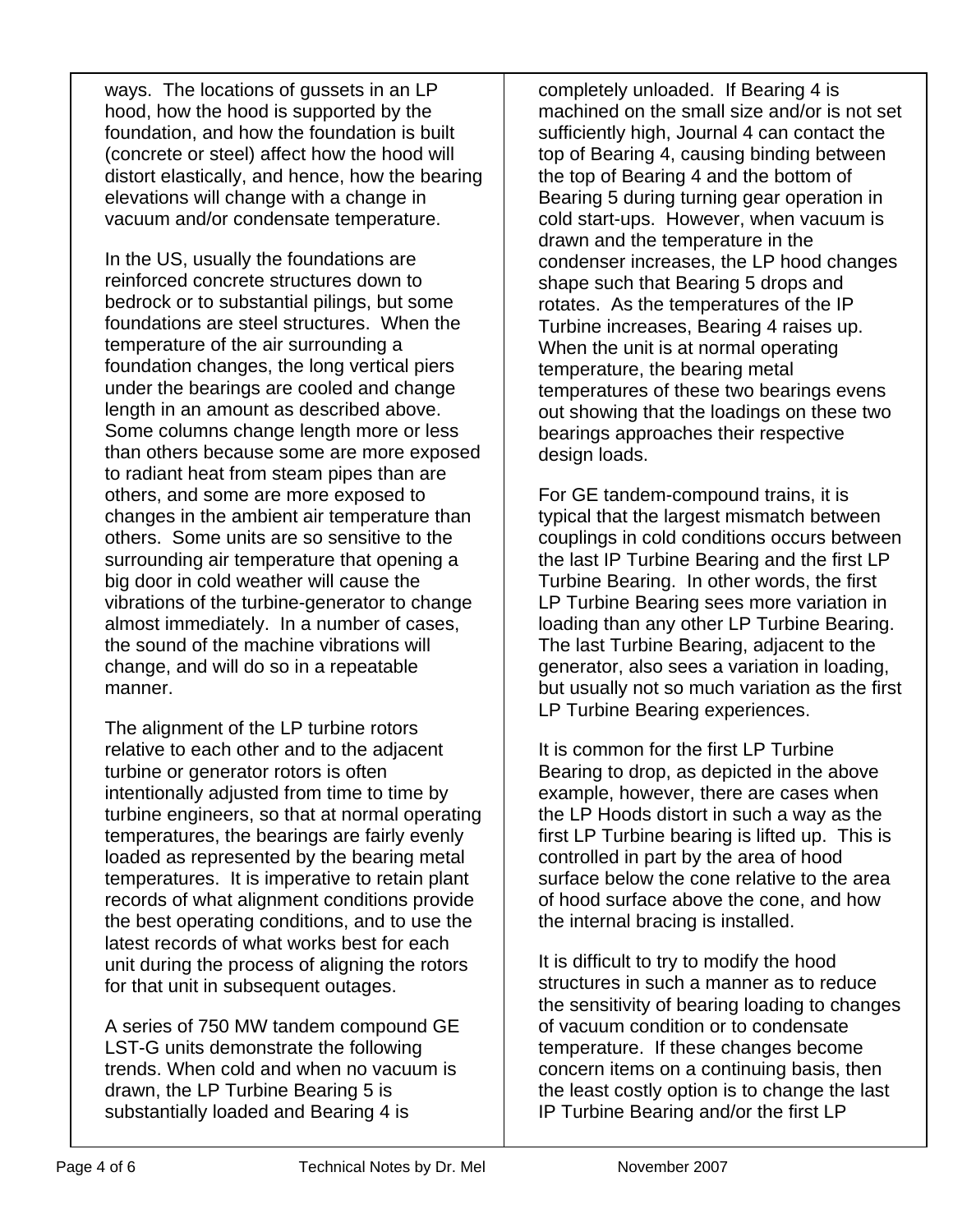Turbine Bearing from an elliptical bearing to a self-aligning tilting pad bearing, such as a TRI Align-A-Pad ® Journal Bearing. Another option that can be added is to use a variable speed circulating water pump to control the condenser cooling water flow rate to maintain the condensate temperature and backpressure to values that are as uniform as possible over the operating range.

## **Summary of Recommendations:**

1. Record characteristics of the wear patterns of the Babbitt, including:

- Non-uniform wear such as hour-glass wear patterns, twisted, end loading, and contact in the top of the bearing.

- Locations where the Babbitt has broken out and where the oil has become burned or plated out on the Babbitt.

- Binding between the top and bottom of adjacent bearings.

- Repeated bearing damage patterns.
- Alignment patterns that work or do not work.

- Abnormal rotor vibration patterns, including changes of phase angles and any appearance of passing through a critical speed while at constant operating rotational speed.

- Condensate temperatures, and particularly, when the condensate is "over-cooled".

2. Develop correlations that exist for a particular machine between rotor vibration, bearing temperatures, and condenser vacuum and condensate temperatures.

3. Determine from the wear patterns and any other data that is available, the degree to which the bearings drop or raise, and tilt or twist. When solid bore bearings (elliptical bore or circular bore) are used in LP Turbines, it may be necessary during the final assembly to install the bearings with a "compensatory tilt" in the opposite direction in order to compensate for the tilting action that occurs when vacuum is drawn and when the temperature goes from cold to hot operating temperature conditions.

The larger the turbine, whether 3600 rpm or 1800 rpm, the more important this becomes.

4. When the bearing is located at the desired position, the bearing should be pinched in position to keep it from moving. The pinch should be 0.002 to 0.003 inches. This applies to ALL machines, regardless of manufacturer. The reasoning is that if the rotor goes through a high vibration condition, even for a few seconds, and the bearing is loose (no pinch fit), it is likely that the bearing will move around and change the alignment of the bearing to the journal. TRI has found that in almost all cases, when the bearing moves, it will move to a less desirable position, resulting in an endloading pattern, or a diagonal wear pattern, or different wear patterns at different times. The pinch fit will help to reduce vibratory amplitudes of the rotor, both synchronous vibrations due to unbalance or subsynchronous vibrations known as "oil-whip" or "oil whirl".

5. When it is found that a "compensatory tilt" is required, the starting sequence should be to draw vacuum and then put the unit on turning gear. Drawing vacuum will cause the LP hoods to deflect and will tilt the bearing so that the bearing and journal are closely aligned.

6. For LP Turbine bearings that experience excessive wear or unusual wear patterns as a result of the LP Hood deflection under vacuum conditions, it is recommended to change the bearing to a tilting pad design with self-alignment capability. The TRI Align-A-Pad ® Bearing is such a self-aligning bearing. If the